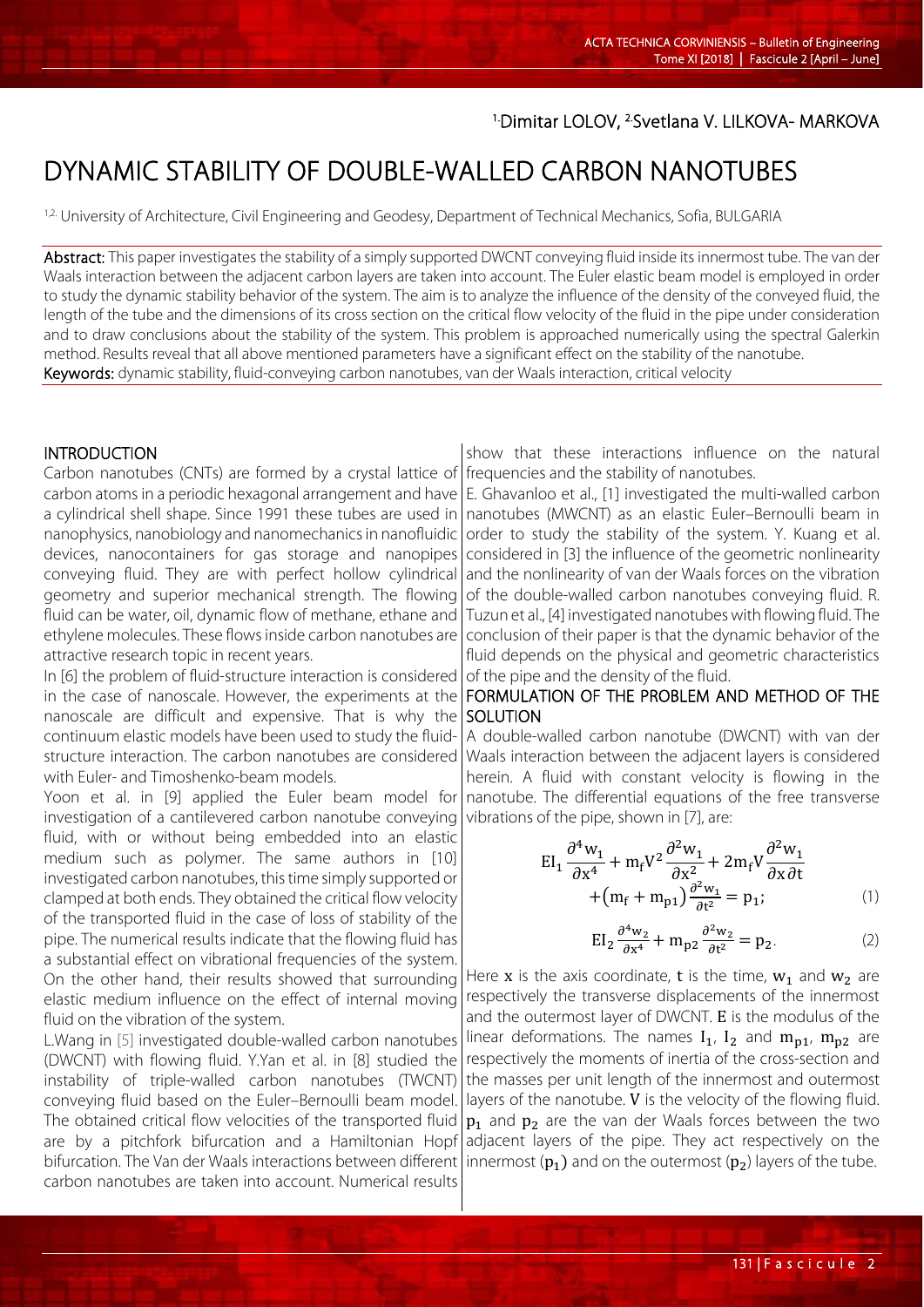These interaction forces are expressed as follows [2]:

$$
p_1 = c_{12}(w_1 - w_2); \tag{3}
$$

$$
p_2 = c_{21}(w_2 - w_1); \tag{4}
$$

$$
c_{12} = -2R_1R_2 \left( \frac{1001 \pi \epsilon \sigma^{12}}{3 a^4} E_{12}^{13} - \frac{1120 \pi \epsilon \sigma^6}{9 a^4} E_{12}^7 \right);
$$

$$
E_{12}^7 = (R_1 + R_2)^{-7} \int_0^{\pi/2} \frac{d\theta}{(1 - k_{12} \cos^2 \theta)^{3.5}}; \tag{6}
$$

$$
E_{12}^{13} = (R_1 + R_2)^{-13} \int_0^{\pi/2} \frac{d\theta}{(1 - k_{12} \cos^2 \theta)^{6.5'}}
$$
 (7)

$$
k_{12} = \frac{4R_1R_2}{(R_1 + R_2)^2}.
$$
 (8)

potential,  $\sigma$ - a parameter that is determined by the basic functions in the area  $\xi \in [0;1]$ : equilibrium distance in [2].

For convenience of the solution of the differential equations (1) and (2) non-dimensional coordinates are introduced:

$$
\xi = \frac{x}{L}; \ \eta_1 = \frac{w_1}{L}; \ \eta_2 = \frac{w_2}{L};
$$
\n
$$
\tau = \sqrt{\frac{EI_1}{m_f + m_{p1}}} LV;
$$
\n
$$
u = \sqrt{\frac{m_f}{EI_1}} LV; \ \beta_1 = \frac{m_f}{m_f + m_{p1}};
$$
\n
$$
\beta_2 = \frac{m_{p2}I_1}{(m_f + m_{p1})I_2};
$$
\n
$$
\overline{c}_{12} = \frac{c_{12}L^4}{EI_1}; \ \overline{c}_{21} = \frac{c_{21}L^4}{EI_2}.
$$
\n(9)

 $L$  is the length of the nanotube. Then the equations (2) rewritten in dimensionless form are:

$$
\frac{\partial^4 \eta_1}{\partial \xi^4} + u^2 \frac{\partial^2 \eta_1}{\partial \xi^2} + 2\sqrt{\beta_1} u \frac{\partial^2 \eta_1}{\partial \xi \partial \tau} \n+ \frac{\partial^2 \eta_1}{\partial \tau^2} - \overline{c}_{12} (\eta_1 - \eta_2) = 0; \tag{10}
$$

$$
\frac{\partial^4 \eta_2}{\partial \xi^4} + \beta_2 \frac{\partial^2 \eta_2}{\partial \tau^2} - \overline{c}_{21}(\eta_2 - \eta_1) = 0. \tag{11}
$$

The spectral Galerkin method is applied to approximate the solution of the boundary value problem (10), (11). According to this method, an approximate solution is sought in the form:

$$
\eta_1 = \sum_{i=1}^n q_i(\tau) \, \phi_i(\xi);
$$
  

$$
\eta_2 = \sum_{i=1}^n q_{i+n}(\tau) \, \phi_i(\xi).
$$
 (12)

In these expressions  $q_i(\tau)$  and  $q_{i+n}(\tau)$  are unknown functions.  $\phi_i(\xi)$  are basic functions satisfying the boundary

conditions of the tube. The eigenfunctions for the nanotube with stationary fluid ( $V = 0$ ) are used as basic functions in the present paper.

 $(5)$ Substituting (12) in equations (10) and (11) one obtains the  $(4)$  residual functions, which do not vanish identically since  $\eta_1(\xi, \tau)$  and  $\eta_2(\xi, \tau)$  are not exact solutions of equations (10) and (11). Here, and in the sequel, dots denote derivatives with respect to  $τ$  and primes denote derivatives with respect to  $ξ$ .

$$
R_{1}(\xi,\tau) = \sum_{i=1}^{n} \begin{bmatrix} q_{i}\phi_{i}^{IV} + u^{2}q_{i}\phi_{i}^{II} + 2\sqrt{\beta_{1}}u\dot{q}_{i}\phi_{i}^{I} \\ + \ddot{q}_{i}\dot{\phi}_{i} - \overline{c}_{12}(q_{i} - q_{i+n})\dot{\phi}_{i} \end{bmatrix}; \quad (13)
$$

$$
R_{2}(\xi,\tau) = \sum_{i=1}^{n} \begin{bmatrix} q_{i+n}\phi_{i}^{IV} + \beta_{2}\ddot{q}_{i+n}\dot{\phi}_{i} \\ -\overline{c}_{21}(q_{i+n} - q_{i})\dot{\phi}_{i} \end{bmatrix}.
$$
 (14)

 $R_1$  and  $R_2$  are the inner radii of the two layers of the According to the standard Galerkin procedure, the residual nanotube, **a** is the C–C bond length. **ε** is the depth of the functions  $R_1(\xi, \tau)$  and  $R_2(\xi, \tau)$  should be orthogonal to the

$$
\int_0^1 R_1(\xi, \tau) \phi_s(\xi) d\xi = 0, \ s = 1, ..., n \tag{15}
$$

$$
\int_0^1 R_2(\xi, \tau) \phi_s(\xi) d\xi = 0, \ s = 1, ..., n. \tag{16}
$$

The result of the application of (15) and (16) is a system of  $2n$ differential equations about the unknown functions  $q_i(\tau)$ . This system for the differential equations (10) and (11) is:

$$
\int_{0}^{1} \sum_{i=1}^{n} \Phi_{s} \left[ \mathbf{q}_{i} \boldsymbol{\phi}_{i}^{IV} + \mathbf{u}^{2} \mathbf{q}_{i} \boldsymbol{\phi}_{i}^{II} + 2 \sqrt{\beta_{1}} \mathbf{u} \dot{\mathbf{q}}_{i} \boldsymbol{\phi}_{i}^{I} \right] d\xi = 0; \quad (17)
$$

$$
\int_{0}^{1} \sum_{i=1}^{n} \Phi_{s} \left[ \mathbf{q}_{i+n} \boldsymbol{\phi}_{i}^{IV} + \beta_{2} \ddot{\mathbf{q}}_{i+n} \boldsymbol{\phi}_{i} \right] d\xi = 0. \qquad (18)
$$

For a pipe with a static scheme of a simply supported beam the basic functions are:

$$
\Phi_{i}(\xi) = \sin(\lambda_{i}\xi). \tag{19}
$$

ons (1) and The following expressions are valid:\n
$$
\begin{bmatrix}\n a & b \\
c & d\n \end{bmatrix}
$$

$$
\delta_{si} = \int_0^1 \phi_s \phi_i \, d\xi = \begin{cases} 0.5, s = i \\ 0, s \neq i \end{cases};\tag{20}
$$

$$
b_{si} = \int_0^1 \phi_s \phi_i^I d\xi = \begin{cases} \frac{\lambda_s \lambda_i [1 - (-1)^{s+i}]}{\lambda_s^2 - \lambda_i^2}, & s \neq i; \\ 0, & s = i; \end{cases}
$$
 (21)

$$
\mathbf{d}_{\mathbf{si}} = \int_0^1 \Phi_s \Phi_i^{\mathrm{II}} \mathbf{d} \,\xi = -0.5 \lambda_i^2 \delta_{\mathrm{si}}.\tag{22}
$$

The expressions (20), (21) and (22) are substituted in (17) and (18). Then the following system of 2n pcs second-order differential equations for the unknown functions  $q_i(\tau)$  is obtained:

$$
\Sigma_{i=1}^{n} \begin{bmatrix} \delta_{si} \lambda_i^4 q_i + u^2 d_{si} q_i + 2 \sqrt{\beta_1} u b_{si} \dot{q}_i \\ + \delta_{si} \ddot{q}_i - \overline{c}_{12} (q_i - q_{i+n}) \delta_{si} \end{bmatrix} = 0; \qquad (23)
$$

$$
\sum_{i=1}^{n} \begin{bmatrix} \lambda_{i}^{4} \delta_{si} q_{i+n} + \beta_{2} \delta_{si} \ddot{q}_{i+n} \\ -\overline{c}_{21} (q_{i+n} - q_{i}) \delta_{si} \end{bmatrix} = 0.
$$
 (24)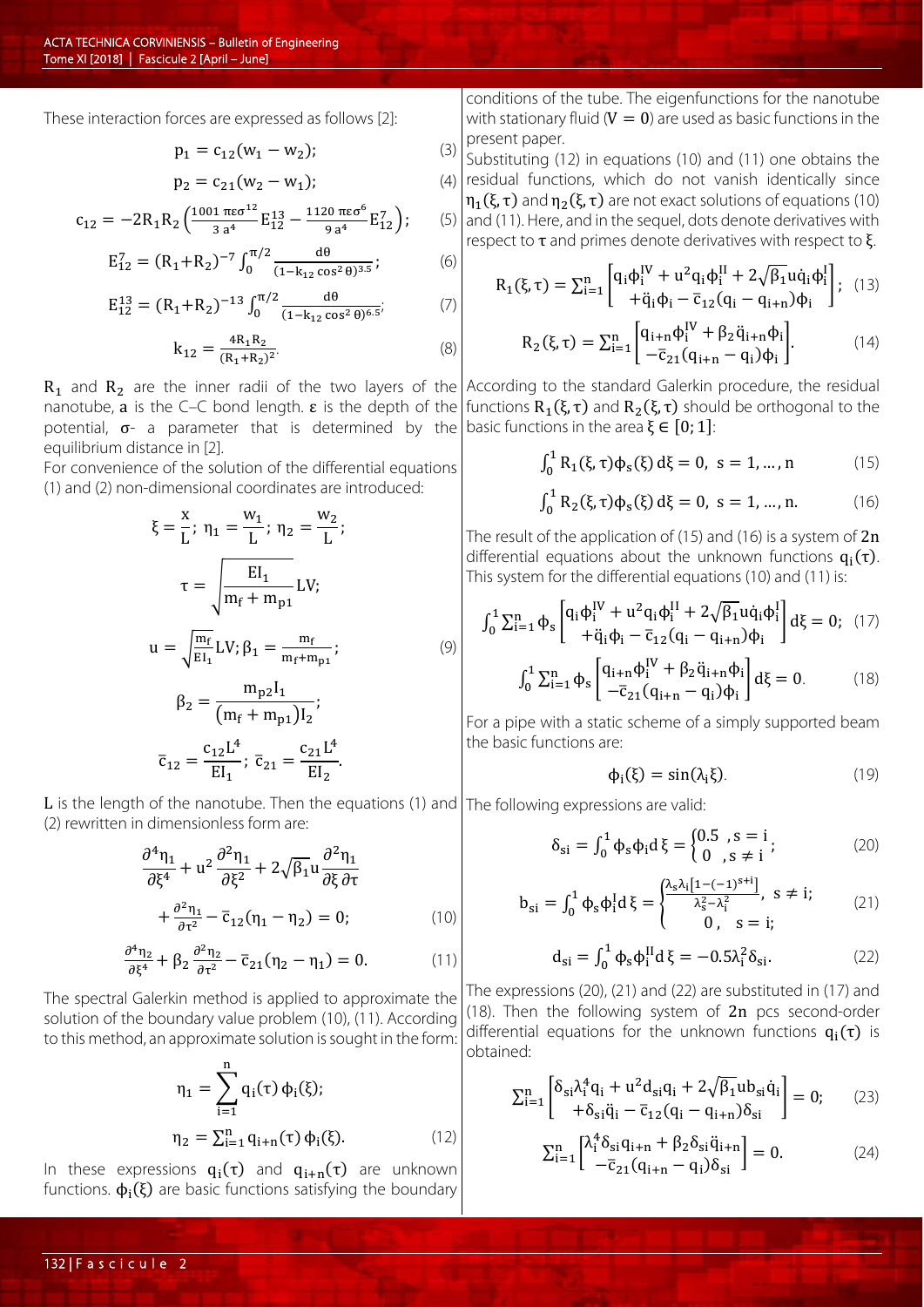The system of differential equations (23) and (24) can be written in the following matrix form:

$$
|M|\ddot{q} + |C|\dot{q} + |K|q = 0.
$$
 (25)

The characteristic equation of the system (25) is:

$$
\det(X) = 0. \tag{26}
$$

The members of the matrix  $X$  are obtained by the following formula:

$$
X_{\rm km} = \lambda^2 M_{\rm km} + \lambda C_{\rm km} + K_{\rm km}
$$
 (27)

It is well known that the knowledge of the roots  $\lambda$  of the characteristic equation (25) is sufficient for the stability analysis. The system is stable if the real parts of the roots are negative. The characteristics of the system and the velocity of the transported fluid influence on these roots. Then the critical velocity of the flowing fluid  $V_{cr}$  can be obtained

#### NUMERICAL RESULTS

A double-walled carbon nanotube (DWCNT) supported as a simple beam is considered. The thickness of the two adjacent layers of the tube and the gap between them are 0.34 nm (Figure 1).



Figure 1: Cross-section of the tube

The parameters that are used to calculate van der Waals's forces according to formula (5) are:

### ε = 2.968meV,  $a = 1.42$  A and  $\sigma = 3,407$  A.

The characteristics of the material of the tube are: modulus of linear elasticity  $E = 1$  TPA, density 2.3  $g/cm^3$ . Several types of flowing fluid are investigated with its density ranging in the interval  $0.5 - 1.5$  g/cm<sup>3</sup>.

The results obtained show the relationship between the density of the fluid and its critical velocity for tubes with lengths  $L = 10 \mu m$ , 20  $\mu m$  and 30  $\mu m$  and for two different cross-sections of the pipe (Figure 2 and Figure 3).

The first cross-section under consideration is with a radius  $R_1 = 12$  nm (inner radius of the first layer) and  $R_2 =$ 12.64 nm (inner radius of the second layer). The second cross-section is with  $R_1 = 20$  nm and  $R_2 = 20.64$  nm. The results are shown in Figure 2 and Figure 3.



Figure 2: DWCNT with  $R_1 = 12$  nm and  $R_2 = 12.64$  nm



Figure 3: DWCNT with  $R_1 = 20$  nm and  $R_2 = 20.64$  nm

### **CONCLUSION**

The results from numerical investigations show that for all considered tubes the critical velocity of the flowing fluid is reduced when the density of the fluid is increasing. The pipes with bigger length are less stable. Amongst the pipes with different cross section, more stable is the one with the largest radii  $R_1$  and  $R_2$ .

All obtained critical velocities in this paper correspond to loss of stability of the tube in divergent form.

### References

- [1] Ghavanloo E, Daneshmand F and Rafiei M 2010 Vibration and instability analysis of carbon nanotubes conveying fluid and resting on a linear viscoelastic Winkler foundation. Physica E: Low-dimensional Systems and Nanostructures. 42(9): 2218-2224
- [2] He X, Kitipornchai S and Liew K 2005 Buckling analysis of multi-walled carbon nanotubes: a continuum model accounting for van der Waals interaction. Journal of Mechanics and Physic of solids. 53: 303-326
- [3] Kuang Y and He X 2009 Analysis of nonlinear vibrations of double-walled carbon nanotubes conveying fluid. Computational Materials Science. 45(4): 875-880
- [4] R. Tuzun, D. Noid, B. Sumpter, R. Merkle, Dynamics of fluid flow inside carbon nanotubes. In: Nanotechnology, 7(3): 241-246, (1996).
- [5] L. Wang, Dynamical behaviors of double-walled carbon nanotubes conveying fluid accounting for the role of small